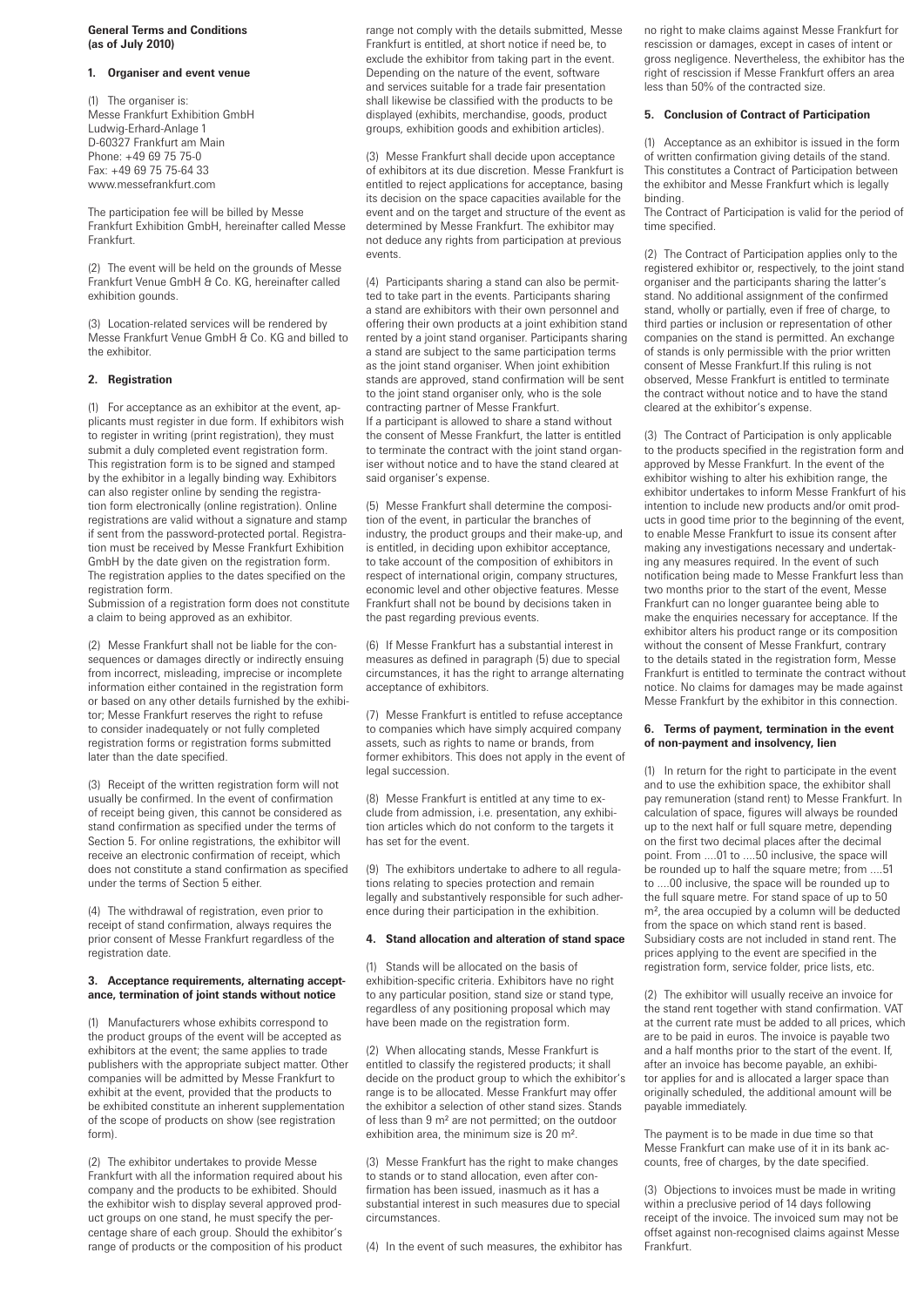(4) Stand confirmation is subject to full settlement of all outstanding and payable claims of Messe Frankfurt against the exhibitor. Stand confirmation issued despite outstanding and payable claims is subject to the condition that such outstanding accounts be settled immediately on receipt of stand confirmation. The same applies accordingly to claims held by Messe Frankfurt Venue GmbH & Co. KG (Section 1 (3)).

If these outstanding claims are not settled immediately, Messe Frankfurt is entitled to withdraw from the Contract of Participation at any time and to make other use of the exhibition area in question.

(5) Stand confirmation is issued to new exhibitors on the condition that the stand rent is paid within the period prescribed (Section 6. (2)); failing this, Messe Frankfurt is entitled to terminate the Contract of Participation at any time and to make other use of the exhibition area in question. New exhibitors are exhibitors who did not participate in the corresponding prior event.

(6) In the event of insolvency proceedings relating to the exhibitor or inability to pay on the part of the exhibitor during the period covered by the contract, the exhibitor shall inform Messe Frankfurt immediately.

(7) Messe Frankfurt is entitled to give notice of termination of the Contract of Participation, by registered mail sent to the last known address of the exhibitor, without observing the periods specified for notice and irrespective of the continued liability of the exhibitor for the entire stand rent, if

- a. an application for insolvency proceedings has been filed or such proceedings commenced relating to the exhibitor or the exhibitor has discontinued payment or
- b. the stand rent has not been received or has only been partially paid by the last dates specified for payment.

After receipt of notice of termination, Messe Frankfurt may make other use of the exhibition area in question. In the event of an occurrence as defined in lit. a, Messe Frankfurt can refuse acceptance for future events. The exhibitor has no right to claim damages from Messe Frankfurt.

(8) To cover all obligations not fulfilled by the exhibitor, Messe Frankfurt has a lien on the stand equipment and exhibits belonging to the exhibitor. Messe Frankfurt may, if the commitment is not fulfilled within the time specified, have the attached articles auctioned or, providing they have a market price or are quoted on the stock exchange, sell them on the open market, having given the exhibitor notice of intent one month prior to sale. Messe Frankfurt is not liable for damage to or loss of the attached goods.

(9) Section 562a sentence 2 of the German Civil Code (BGB) does not apply.

# **7. Media packages**

(1) In order to ensure that exhibitors and their products enjoy optimum visibility and can be found easily, and thus to provide their customers and visitors with a comprehensive range of information options, Messe Frankfurt offers exhibitors media packages for its events which are based on its stateof-the-art information channels.

(2) The media packages include the publication of exhibitor data

- in the printed version of the official trade fair catalogue
- in Messe Frankfurt's electronic visitor information system (Compass) and
- on the event's internet website.

(3) Exhibitors shall undertake to commission their entry into the catalogue and on the event website in line with the applicable conditions. In order to ensure that the information in the catalogue and on the event website is complete, Messe Frankfurt shall be authorised to order the inclusion of data in the catalogue and on the event website for those exhibitors for whom the publisher and/or internet

service provider have not received an order by the specified submission date, and shall do so at the exhibitor's expense; this shall be done on the basis of the documentation available to Messe Frankfurt, and Messe Frankfurt shall not be responsible for the correctness of such data. An entry in the catalogue supplement shall be deemed equivalent to an entry in the catalogue in this regard.

(4) Messe Frankfurt supplements its official trade fair catalogue and event website with the productpilot. com internet portal. productpilot.com is an onlinebased information and communications platform which allows for continuous, year-round contact between exhibitors and their customers in between trade fairs. It is an international and cross-industry platform. In addition to the services included in its media packages, Messe Frankfurt also offers exhibitors the opportunity to present the information they have provided for the event website on productpilot. com as well at no additional cost. When taking advantage of this offer, the provisions specified here for entry on the event website shall also be applicable for entry in productpilot.com. In contrast to the duration of the publication of exhibitor information on the event website, the duration of an entry in productpilot.com begins on the first day of the trade fair for which the exhibitor has registered and ends on the first day of the fair's next edition (trade fair cycle).

(5) By having their data entered in Messe Frankfurt's online media, the exhibitor consents to the receipt of queries via electronic systems (including email) from online users. Messe Frankfurt assumes no responsibility for the data, information and content used by online users and disclaims all liability in this connection. Exhibitors are prohibited from using the addresses, contact details and email addresses acquired by using online media for purposes other than contractual and pre-contractual communication. In particular, exhibitors may not use this data to send unwanted advertising (spam).

(6) Messe Frankfurt makes use of service providers for the entries in the various information systems. A catalogue publisher shall be commissioned with the entire layout, production and distribution of the catalogue. The publisher's address is given in the registration documentation. Other service providers are commissioned with the operation of the event website and the customer support this entails. They shall enter the information provided to them into the systems and take responsibility for data maintenance and updating. The contact details of the service providers for the event website can be found in the registration documentation and, for productpilot. com, at http://www.productpilot.com/ under Contact > Exhibitor Hotline.

(7) Only event-related exhibits may be specified for inclusion in the catalogue and on the event website; with regard to the catalogue, they must also comply with the specified nomenclature. This shall also apply to additions to the text which are necessary for the entry in order to improve clarity. Exhibits that are not linked to the theme of the event will not be included in the catalogue or on the event website upon Messe Frankfurt's request. The specification of price information in the catalogue or online on the event website is not permitted.

(8) The descriptions and images provided by the exhibitor for publication in the catalogue and on the event website must not infringe the rights of third parties. The exhibitor shall indemnify Messe Frankfurt against any and all third-party claims in this regard.

(9) The regulations pertaining to entries in the catalogue and on the event website shall also apply accordingly to the inclusion of the exhibitor in Messe Frankfurt's electronic visitor information system ("Compass").

**8. Event schedules, postponement and alteration of length of event, cancellation or abandonment of the event**

(1) The duration of the event is specified in the registration form. During this period, the event is open for visitors daily from 9 a.m. to 6 p.m. and for exhibitors daily from 8 a.m. to 7 p.m., unless individually specified otherwise. Entry to the exhibition grounds is not permitted outside of these times.

(2) Specified days prior to and after the event can be used by the exhibitor for stand set-up and dismantling. Further details are given in the service folder. Only in exceptional circumstances can set-up and dismantling work be carried out outside of this period and then only at extra cost with the prior written consent of Messe Frankfurt. Messe Frankfurt reserves the right to change contractual set-up and dismantling times at short notice inasmuch as it has a substantial interest in such measures due to special circumstances; as far as legally permissible, exhibitors have no claim to damages.

(3) Inasmuch as it has a substantial interest in such measures due to special circumstances, Messe Frankfurt is entitled to change the time and/or venue of the event and to alter the length and/or opening hours of the event.

If the time or venue of the event is changed or its length is altered, the contract is deemed made for the new time and/or event venue; there are no rights of rescission whatsoever ensuing therefrom nor from any alteration to the hours of opening. No claims for damages can be made under such circumstances.

(4) If the event is not held for reasons for which Messe Frankfurt is not responsible or due to force majeure, Messe Frankfurt has the right to cancel the event altogether or to hold it on a new date. The exhibitor shall be notified accordingly. If the event is scheduled to be held on a new date, the exhibitor has the right to cancel his participation on the new date, providing he does so within one week of receipt of notification of the new date.

(5) If the event is abandoned, once opened, owing to circumstances for which Messe Frankfurt is not responsible, rescission of the contract or submission of a claim for damages is excluded. The same applies if Messe Frankfurt, by reason of force majeure or other such circumstances beyond the control of Messe Frankfurt, is forced to close or clear several areas of the event or even the entire exhibition area either temporarily or for a longer period of time. This also includes any restrictions on utilisation of the contractual stand area or access to it which may ensue due to reorganisation or reconstruction measures or due to regulations and instructions issued by the appropriate authorities. Under such circumstances, Messe Frankfurt will endeavour to provide an alternative solution, yet in no way acknowledges a legal obligation to do so.

## **9. Use of the stand, damages and liability in the event of non-participation, cancellation fees, termination without notice**

(1) The exhibitor undertakes to use the stand for the duration of the event in conformity with the terms and conditions relating to event participation and to keep the stand sufficiently manned at all times during the hours of opening (compulsory presence). Each exhibitor undertakes to mark the stand with the name and place of business of his company according to the details given in stand confirmation. In addition, the exhibitor has an obligation to use the stand in compliance with acceptance criteria and in a way suited to stand size and the exhibits on show. Messe Frankfurt has the right to inspect such use.

(2) If the exhibitor, although registered and accepted, does not participate in the event for any reason whatsoever, Messe Frankfurt is entitled to allocate the stand to another user. If Messe Frankfurt is not able to reallocate the stand that has become free, it has the right to design it at the exhibitor's expense.

(3) Under all circumstances, the exhibitor is fully liable for the whole stand rent. The obligation of Messe Frankfurt to limit avoidable consequences is not prejudiced thereby.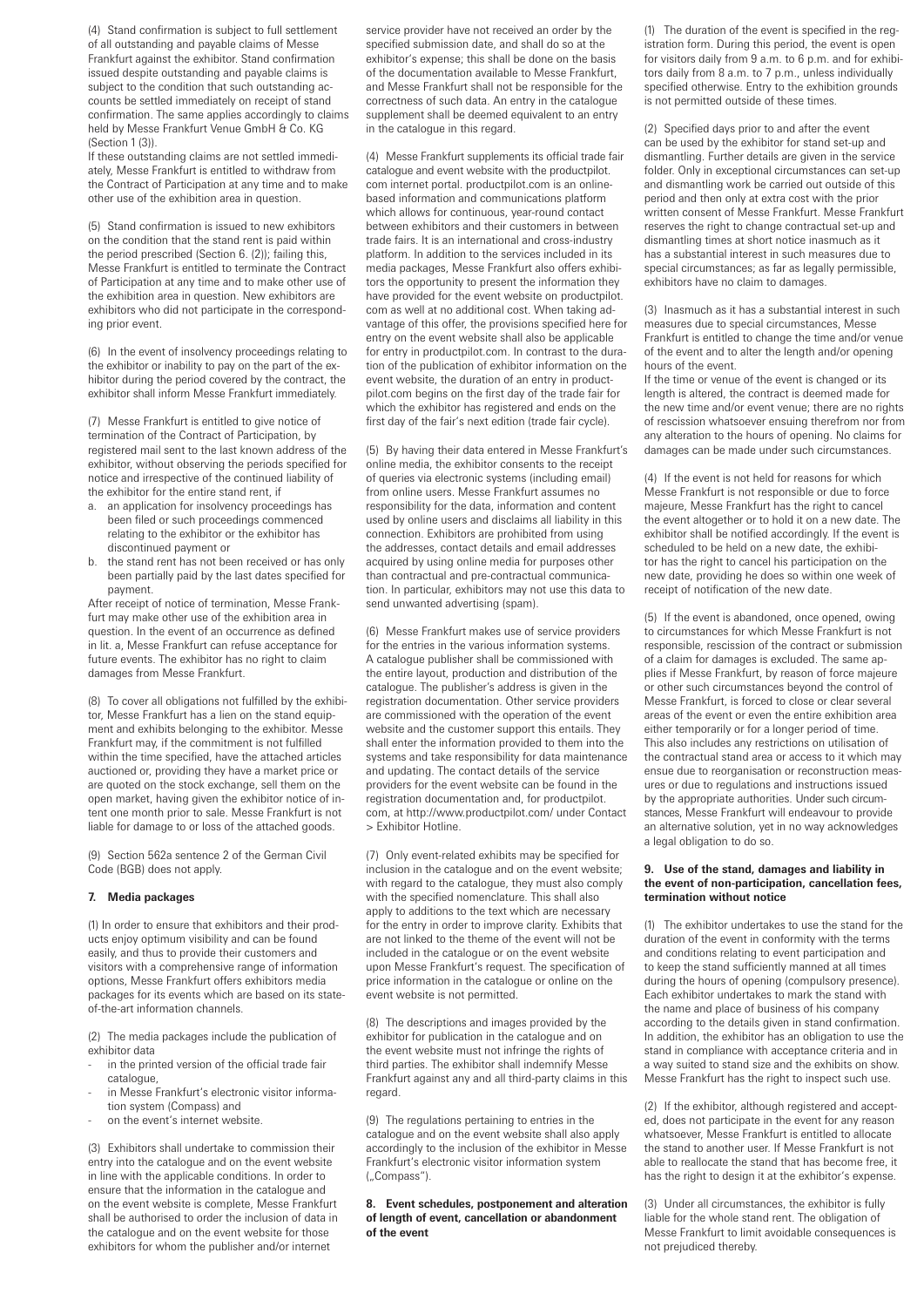(4) If the exhibitor fails to participate in the event, cancellation fees of EUR 375 will be charged, regardless of whether the stand is rerented or not.

(5) This also applies if the stand allocated has not been occupied by 6 p.m. on the day prior to the start of the event or if the stand has been completely or partially cleared before the end of the event and is no longer manned or if the products registered and accepted are not exhibited.

(6) In the event of a breach of one of the obligations set forth above, the exhibitor can be excluded from future events by Messe Frankfurt. The exhibitor has no right to claim damages.

## **10. Exhibits**

(1) During the event, the stand must be furnished with the exhibits which have been registered and accepted for display. Exhibits must not be exchanged for different exhibition samples. During the hours of opening, articles on display may not be concealed.

(2) Only brand-new articles or unique items may be used as exhibits. The manufacture of articles on the stand itself may only be carried out with the special permission of Messe Frankfurt. To demonstrate machines, appliances, plants, instruments, etc., the regulations on the installation and demonstration of machines and instruments (see also Technical Guidelines) are applicable, as well as any additional special regulations.

(3) Section 3 (8) shall apply if these obligations are breached.

#### **11. Visitor authorisation**

(1) Trade buyers and other trade visitors are authorised to visit the event. Messe Frankfurt is entitled to carry out appropriate checks at the entrance and to refuse entry to visitors who are not appropriate to the aim of the event.

(2) Messe Frankfurt may declare the event to be completely or partially open to the general public.

## **12. Sales activities, prohibition of counter sales, termination without notice if obligations are breached**

(1) The exhibitor may accept orders and commissions from specialist trade buyers who furnish proof of their identity as such and may conclude contracts for performance outside of the event. The same applies to exhibits which are to be delivered once the event has finished.

(2) No open price labelling is permitted, either on the stands or on the exhibits or in the fair catalogue or on advertising material.

(3) Counter sales, i.e., the sale and handing over of goods including samples, as well as the sale of meals and drinks, are not allowed at the event itself (including cash sales). This applies particularly to the final day of the event. Furthermore, free exhibition samples may only be delivered once the event has finished.

(4) Sales which do not serve the commercial purposes of the purchaser, this also applies to buyers from other trades, are not allowed, even if this involves the conclusion of contracts for performance after the event has finished. In addition, this applies particularly to any periods in which the general public is admitted to the event.

(5) Violations (breaches of obligations as defined in Section 23 (6)) of Section 12 (2), (3) or (4) entitle Messe Frankfurt to close the stand immediately and to exclude the exhibitor from future events, without prejudice to the exhibitor's continuing liability for full stand rent. The exhibitor has no right to make any claims for damages.

(6) Messe Frankfurt is authorised to make all neces-

sary checks, including checks on persons and their luggage, within the exhibition grounds and at the exits.

#### **13. Advertising**

(1) The inside area of the stand may be used by the exhibitor for advertising his own exhibits only.

(2) Messe Frankfurt may issue regulations relating to the design of the outer stand areas, taking account of the overall impression to be made by the exhibition.

(3) Publicity measures outside of the boundaries of the stand may not be implemented either at the exhibition grounds or in their direct vicinity; this condition also applies to the use of persons for publicity purposes, as well as the distribution or affixing of any kind of advertising material, such as leaflets, posters, stickers, etc., in the aisles of the exhibition halls, at the exhibition grounds, in the direct vicinity of the exhibition grounds, or in car parks used for the trade fair. Similarly, no surveys, tests, competitions, raffles or contests may be carried out outside of the stand; exceptions to this rule are the test surveys made by Messe Frankfurt.

(4) Certain advertising facilities at the exhibition grounds and in their direct vicinity are made available to exhibitors by Messe Frankfurt Medien und Service GmbH Ludwig-Erhard-Anlage 1 60327 Frankfurt am Main

Germany

Phone +49 69 75 75-64 38/68 31/68 32/68 33

(5) The following publicity measures are not permitted, even on the stands:

- any measures which constitute a breach of legal and administrative regulations or technological principles or which are contra bonos mores,
- any measures containing ideological or political subject matter,
- any measures which disturb other exhibitors, i.e., acoustic or optical irritations (such as flashing lights, moving screens, loudspeaker announcements, etc.), accumulation of dust, soiling of the flooring, etc.,
- any measures interfering with the flow of visitors, especially those which cause congestion in the hall aisles and are thus detrimental to the running of the event,
- any measures comprising a decoration of the stands with flags, pennants, banners etc.,
- any exhibition of live animals
- any measures constituting third-party publicity, as well as any measures indicating names of suppliers, customers and other companies,
- any measures promoting other fairs and exhibitions which can be regarded as competitive events,
- any measures which violate official instructions and orders, particularly those of the fire department.

(6) In exceptional circumstances, balloons may be used within the stands, provided that they are filled with safety gas and the prior consent of Messe Frankfurt Venue GmbH & Co. KG, Event Engineering Department (Veranstaltungstechnik), has been obtained. For demonstrations, only approved safety materials and demonstration appliances tested by the VDE (Association of German Electrical Engineers) may be used. When inspecting the event, the local fire department will check that these regulations have been observed. The written approval of the fire department must be kept ready for presentation by the exhibitor during the acceptance inspection of the stand.

(7) The use on the stands of computer information systems which can be employed to call up data on the current event is only permitted subject to the written approval of Messe Frankfurt.

(8) The use of the logo and name of Messe Frankfurt or the event requires the explicit written approval of Messe Frankfurt.

(9) Only Messe Frankfurt's Press Department has the right to distribute press material. An appropriate number of copies for distribution must be sent in good time to Messe Frankfurt for this purpose. The exhibitor is entitled to distribute press material at his own press conferences and on his own stand only.

(10) Film, slide, video and other acoustic and visual demonstrations including electronic media may only be held in cabins which are closed on all sides, impervious to light and sound-insulated. These cabins can be hired from Messe Frankfurt Medien & Service GmbH. Presentations for acoustic reception by earphones only are permitted without cabins if they are arranged at the stand in such a way that other exhibitors are not disturbed by them and visitors in the hall aisles are not hindered in any way.

(11) The use of monitors or monitor walls is permitted, provided that they are at least two metres from the aisles and provided that this space may be used unrestrictedly by viewers and other exhibitors are not disturbed or other visitors hampered.

(12) For musical presentations using all types of sound or visual media, the performing rights must be acquired from GEMA (musical authors' rights society):

GEMA

Gesellschaft für musikalische Aufführungs- und mechanische Vervielfältigungsrechte Bezirksdirektion Abraham-Lincoln-Strasse 20 Postfach 2680 65016 Wiesbaden Germany Phone +49 611 79 05-0 Fax +49 611 79 05-97.

The exhibitor is required by law to apply to GEMA for the appropriate permit in due time before the start of the event.

If he fails to do so, claims for damages under Section 97 of the Copyright Act (Urheberrechtsgesetz) may be made against him. Under no circumstances can Messe Frankfurt be held liable.

(13) Messe Frankfurt is entitled, at the exhibitor's cost, to remove all advertisements which have been put up without permission or to stop any publicity measures which have been implemented without permission, without Messe Frankfurt being required to first speak to the exhibitor or make any appeal to law.

# **14. Visual and sound recordings**

(1) Making visual and sound recordings of exhibition samples or exhibition stands (including sketches) is prohibited. In the event of violations, Messe Frankfurt is entitled to confiscate and store sketches and exposed or recorded material at the exhibitor's expense.

Activities of the media, such as radio, television, film, daily and trade press, for the purpose of press coverage are not affected by this provision.

(2) The exhibitor is, however, entitled to make visual and sound recordings or drawings of his own stand or his products exhibited during the hours of opening of the event. Messe Frankfurt has authorised photographers for each hall level and the outdoor exhibition area; they can be identified by their official Messe Frankfurt Venue GmbH & Co. KG identity card and are entitled to take photographs of the stands for the exhibitor. If the exhibitor wishes to have photographs taken (by his own photographer) outside of the official opening times of the event, the permit to do so must be acquired from Messe Frankfurt Venue GmbH & Co. KG no later than three weeks prior to the start of the event (there is no specific application form for this).

(3) Messe Frankfurt and its subsidiary companies are entitled to make, or to have made on their behalf,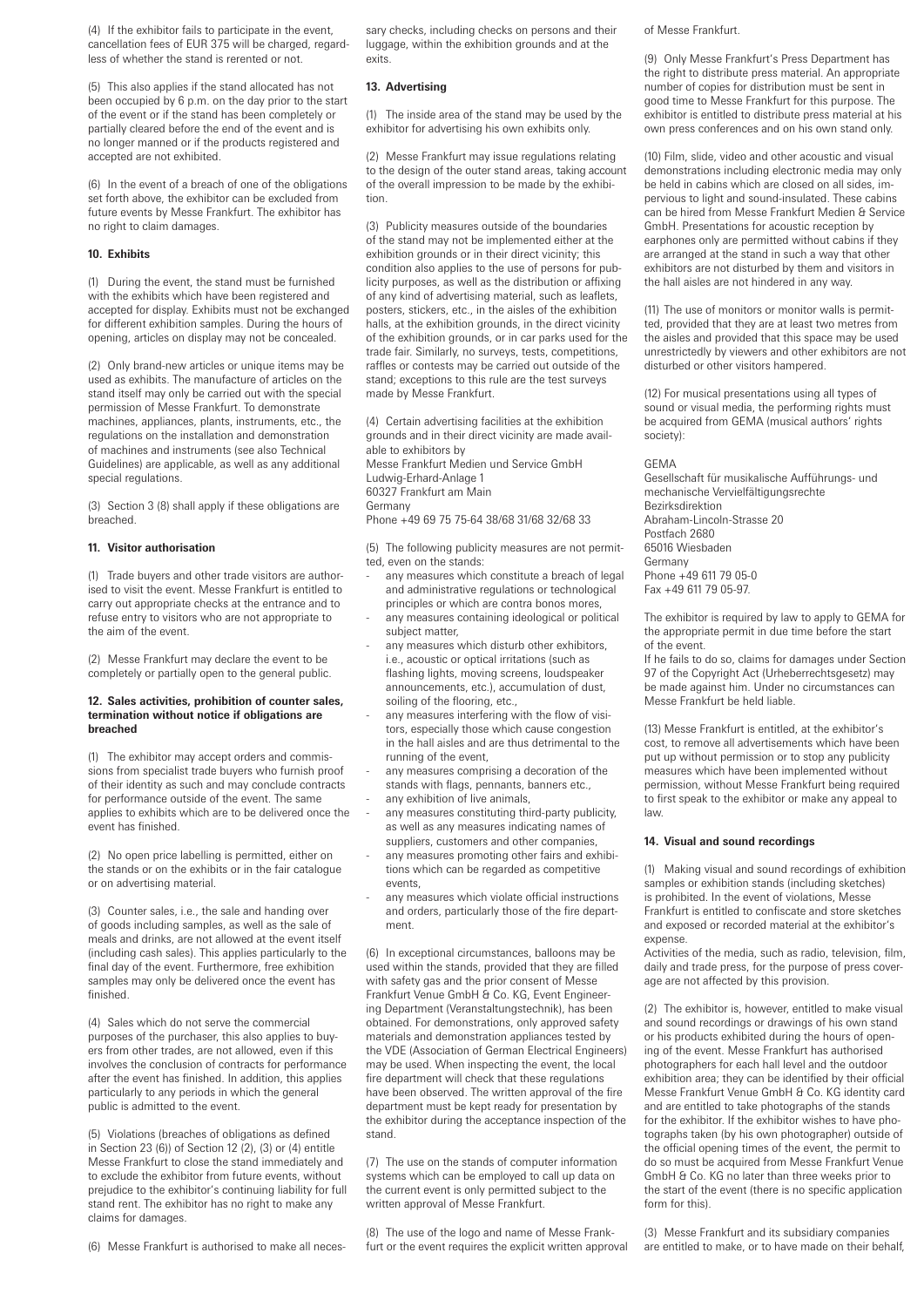visual and sound recordings, as well as sketches of exhibition stands or individual exhibits, for the purposes of documentation or for their own publications. This also applies to any persons included in such recordings.

# **15. Protection of registered designs**

(1) For the event, Messe Frankfurt will apply for temporary protection for registered designs and trademarks under the terms of the law of 18 March 1904 as amended on 1 July 1980, covering fairs and exhibitions in the Federal Republic of Germany.

(2) Irrespective of this, it remains the responsibility of the exhibitor to safeguard appropriate exhibits against any breach of protection regulations and, in particular, to protect them from visual and sound recordings (including sketches).

(3) Exhibition protection for inventions to be registered as patents is not covered by the application under paragraph (1) above. It is the responsibility of the exhibitor to have his inventions registered in good time prior to the start of the event with the

Deutsches Patentamt Zweibrückenstrasse 12 80331 München Germany Phone +49 89 21 95-0 Fax +49 89 21 95-22 21 (for the Federal Republic of Germany) and/or under the terms of the European Patent Convention with the

European Patent Office Erhardtstrasse 27 80331 München Germany Phone +49 89 23 99-0 Fax +49 89 23 99-44 65

# **16. Exclusion of exhibitors and refund of stand rent**

(1) If, through a legal decision by a German court (judgement, etc.), an exhibitor has been prohibited from offering products and services or from making advertising presentations of the same and if the exhibitor refuses to comply with the legal decision and to cease offering products and services or making an advertising presentation on his exhibition stand, Messe Frankfurt can exclude the exhibitor from the current event and/or from future events, as long as the legal decision has not been set aside in a subsequent decision by a court of appeal. In such cases, the stand rent will not be refunded (either fully or partially). Messe Frankfurt is not obliged to check the correctness of the legal decision. There is no legal right to exclusion of the exhibitor affected by the legal decision.

(2) The same applies if the exhibitor breaches the internal regulations of Messe Frankfurt or if there are other reasons that justify the termination of the stand rental contract without notice.

(3) If a legal decision in accordance with paragraph (1) above should be set aside at a later time by a court of appeal, the exhibitor rightly excluded on the basis of the earlier legal decision has no right to claim damages from Messe Frankfurt.

## **17. Exclusion of liability**

- (1) Messe Frankfurt is not liable for
- damage, in particular the following damage to property or financial losses,
- damage caused by fire, water, explosion, violent attacks, storms or other instances of force majeure,
- damage caused by theft, burglary, breakdown of supply services (such as electricity, gas, water),
- damage incurred as a result of the security regulations under Section 18,
- damage caused by the general public (in particular, by visitors to the event, other exhibitors, persons acting on their behalf or employees of

Messe Frankfurt),

- damage caused as a result of erroneous data given and measures taken by Messe Frankfurt, its employees and those acting on behalf of Messe Frankfurt.

(2) Excepted from the exclusion of liability detailed above are property damages and injuries to life, body or health caused by Messe Frankfurt and due to intent or gross negligence.

(3) Also excepted from exclusion of liability are damages which are customarily insured in the industry and compulsory liability under the German Product Liability Act.

(4) In the event of ordinary negligence, Messe Frankfurt is only liable for breaches of major contractual obligations or injuries to life, body or health.

(5) Inasmuch as Messe Frankfurt is also liable for ordinary negligence under paragraph (4) above, such liability is limited to EUR 10,000. In such cases, liability for indirect damages and non-typical consequential damages is excluded. In the event of breaches of major contractual obligations under paragraph (4) above, the amount of liability payable by Messe Frankfurt is limited to the average loss typical of the contract concerned.

(6) Messe Frankfurt must be notified of any damage immediately.

## **18. Safety regulations, accident prevention, exhibitor's obligation to ensure public safety and other statutory and official regulations**

(1) The exhibitor undertakes to observe all statutory, official and other accident prevention regulations, including those issued by the occupational accident insurance authorities, and any other safety directives during set-up and dismantling work and for the duration of the event. This includes the safety regulations and Technical Guidelines issued by Messe Frankfurt. Reference is made in this connection to rulings in the current Sample Meeting Place Ordinance (Musterversammlungsstättenverordnung).

(2) Members of the police, fire brigade, rescue services, Trade Supervisory Office, Building Supervisory Board, regulatory agencies and representatives of Messe Frankfurt must be given access to stands at all times. Their instructions are to be obeyed. In general, police, fire brigade and ambulance staff are on duty at the exhibition grounds for the duration of the event. They should be notified immediately in an emergency.

On-site police duty room, phone +49 69 75 75-65 55 or police emergency number 110

- Hall 4.2 northwest
- Traffic police, car park, phone +49 69 75 75-55 22

(3) On-site fire brigade, phone +49 69 75 75-65 50 or fire emergency number 112 - Hall 4.1 northwest

On-site first aid post and emergency doctor number 112 - Hall 8.0 west, phone +49 69 75 75-65 02

- Hall 4.0 northwest, phone +49 69 75 75-65 00
- Hall 2.0 northwest, phone +49 69 75 75-65 01

(4) Messe Frankfurt is entitled to check at any time that safety regulations are being observed. Messe Frankfurt is authorised to order the immediate rectification of a situation which does not conform to regulations at the expense of the exhibitor and to prohibit at all times any operation which is against regulations. At any time, Messe Frankfurt may stop the operation of machines, appliances, etc. and prohibit renewed operation, if it considers such operation to constitute a danger or if other exhibitors or visitors are disturbed or bothered by them. The decision of Messe Frankfurt is final.

(5) The exhibitor undertakes to observe instructions and directives given on the basis of public emergency regulations, e.g. smog directives, emergency laws, etc.

(6) The exhibitor is liable for all damage to persons or property and all financial losses which have been culpably caused by his stand set-up and dismantling, stand equipment, exhibits and their operation or by his employees or those acting on his behalf.

(7) The exhibitor is responsible for ensuring public safety of the exhibition stand he has set up and/ or is using. This applies particularly to stand safety and fire safety at the exhibitor's special and evening events.

(8) If local trade and sanitary permits are necessary, these are to be obtained by the exhibitor in good time prior to the start of the event and kept on hand at the stand.

(9) The exhibitor is responsible for observing all regulations concerning food processing and distribution, as well as veterinary matters. This also applies to samples distributed free of charge. Notification must be given of any temporary equipment for the serving of drinks. This equipment must be registered with the regulatory agency no later than ten days prior to the envisaged start of operation, by giving notice of intent to:

Stadtgesundheitsamt der Stadt Frankfurt am Main Abteilung 53.V Hamburger Allee 22-24 60487 Frankfurt am Main Germany Phone +49 69 212 47 099

Distribution of drinks and meals by the exhibitor against payment is not permitted (see also Section 12 (3)) as a general rule.

(10) Provisions laid down in the ordinance on working hours, the maternity protection act and the youth employment act are to be observed, inasmuch as individual provisions are not set aside by the so-called market privileges.

(11) The currently valid regulations governing trade (Gewerbeordnung), in particular in section IV, "Fairs, Exhibitions, Markets", are to be observed.

(12) Abrasive cutting work and all work with an open flame The Messe Frankfurt Department of Event Engineering must be notified in advance of any welding, cutting, soldering, thawing and grinding work. Work cannot begin until it has been approved and the permit issued. The surrounding area must be adequately protected against hazards during such work.

## **19. Insurance**

(1) Messe Frankfurt does not bear the risk of insurance. The exhibitor is recommended to take out adequate insurance coverage.

(2) The service folder includes a special insurance offer. The contract of insurance is concluded directly between the exhibitor and the insurance company. To secure claims under the terms of this insurance if losses occur, immediate written notification must be given to the insurance company as well as to Messe Frankfurt and, in instances involving criminal law, to the police station serving the exhibition grounds.

## **20. Enforcement of claims**

All claims by the exhibitor must be made to Messe Frankfurt in writing no later than fourteen days following the end of the event; claims made at a later date will not be considered and will lapse (preclusive period).

### **21. Place of performance and jurisdiction, German law**

(1) The contracting parties expressly agree to Frankfurt am Main as the place of performance and jurisdiction for all claims and legal disputes arising from this contract, to the extent that said parties are merchants, legal bodies under public law or special